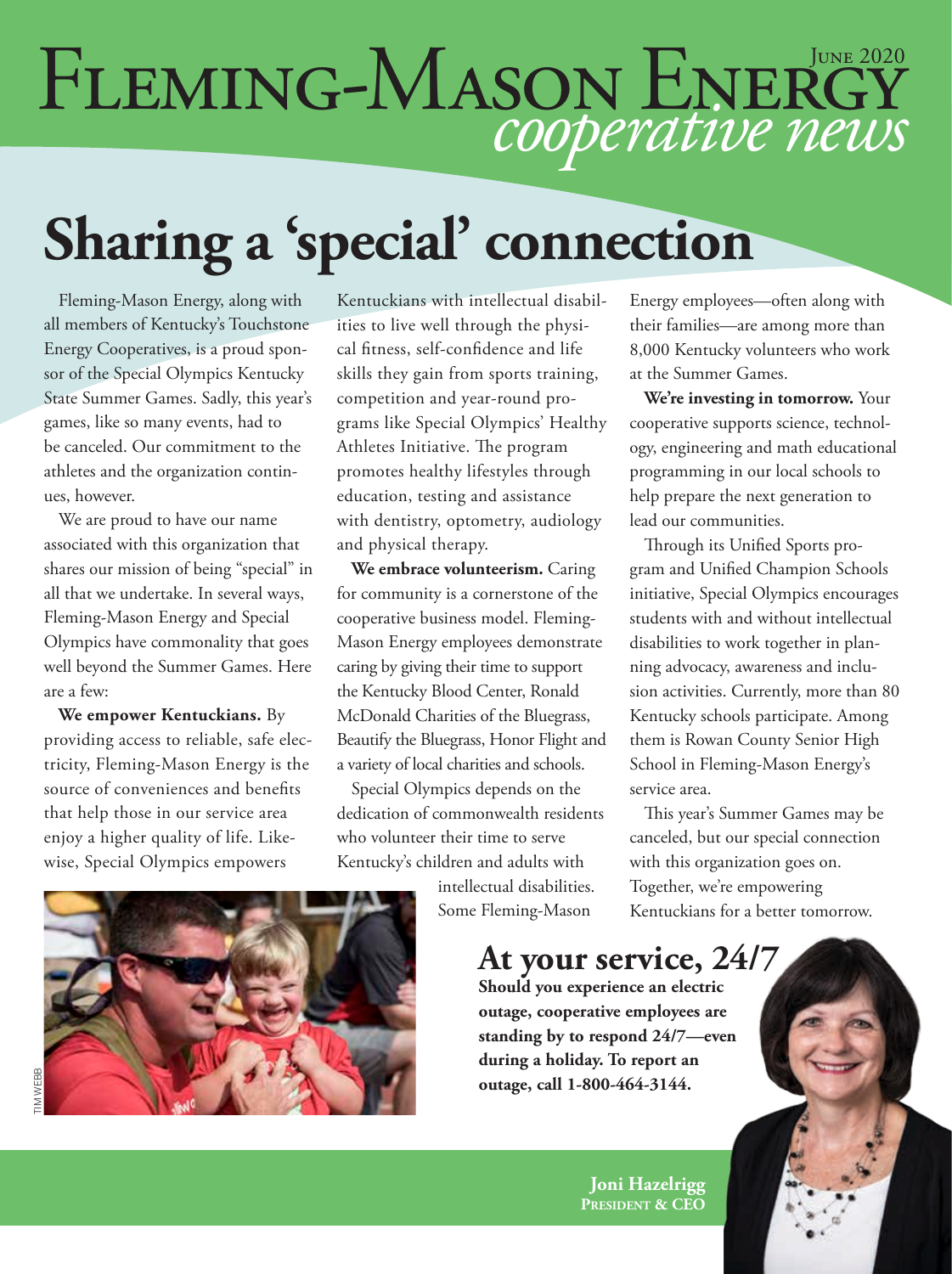

A Touchstone Energy<sup>®</sup> Cooperative A

Contact us: In Fleming County: (606) 845.2661

Other Counties: (800) 464.3144

Hours:  $7:30$  A.M.  $-4:30$  P.M.

Editor Lori K. Ulrich President & CEO Joni Hazelrigg

Board of Directors Lonnie Vice CHAIRMAN

> Tom Saunders Vice Chairman

Dina Gooding Secretary treasurer

Other Directors Timothy S. Eldridge Rick Hord John M. Roe Regina Rose

> Attorneys Marvin Suit Earl Rogers III

Follow us on: **Rounded square** Only use blue and/or white. For more details check out our Brand Guidelines.

#### *June safety matters* **Electrical safety around water**

Whether it's swimming, boating or fishing, summertime is water recreation time for millions of Kentuckians. To protect yourself and your loved ones, beware of electrical hazards near water.

There is a hidden danger called Electric Shock Drowning, or ESD, and it's entirely preventable. ESD happens when electricity from a dock, boat, pool or hot tub leaks electric current into the surrounding water.

Try to avoid entering the water when launching or loading a boat. Have your boat's electrical system inspected by a qualified electrician annually, and after a major storm, to be sure it is safe and up to code. Know where your main breakers are located on the boat and on shore to respond quickly in an emergency.

Here are other ways to stay safe:

• Never swim near a marina or close to a boat that is running.

• Always check the location of nearby power lines before boating or fishing and stay at least 10 feet away.

• If your boat contacts a power line, stay in the boat, call 911 and avoid touching anything metal until help arrives.

• Have your swimming pool, hot tub or spa inspected by a licensed electrician to ensure your electric equipment is grounded correctly and up to code.

• Keep tools and electric equipment at least 5 feet away from your pool, hot tub or from any water feature, dam or creek on your property.

• When you get out of the water, don't reach to change a radio station or touch electrical equipment before being sure you are dry.

Fleming-Mason Energy cares about your safety. Enjoy the water and be safe at all times.

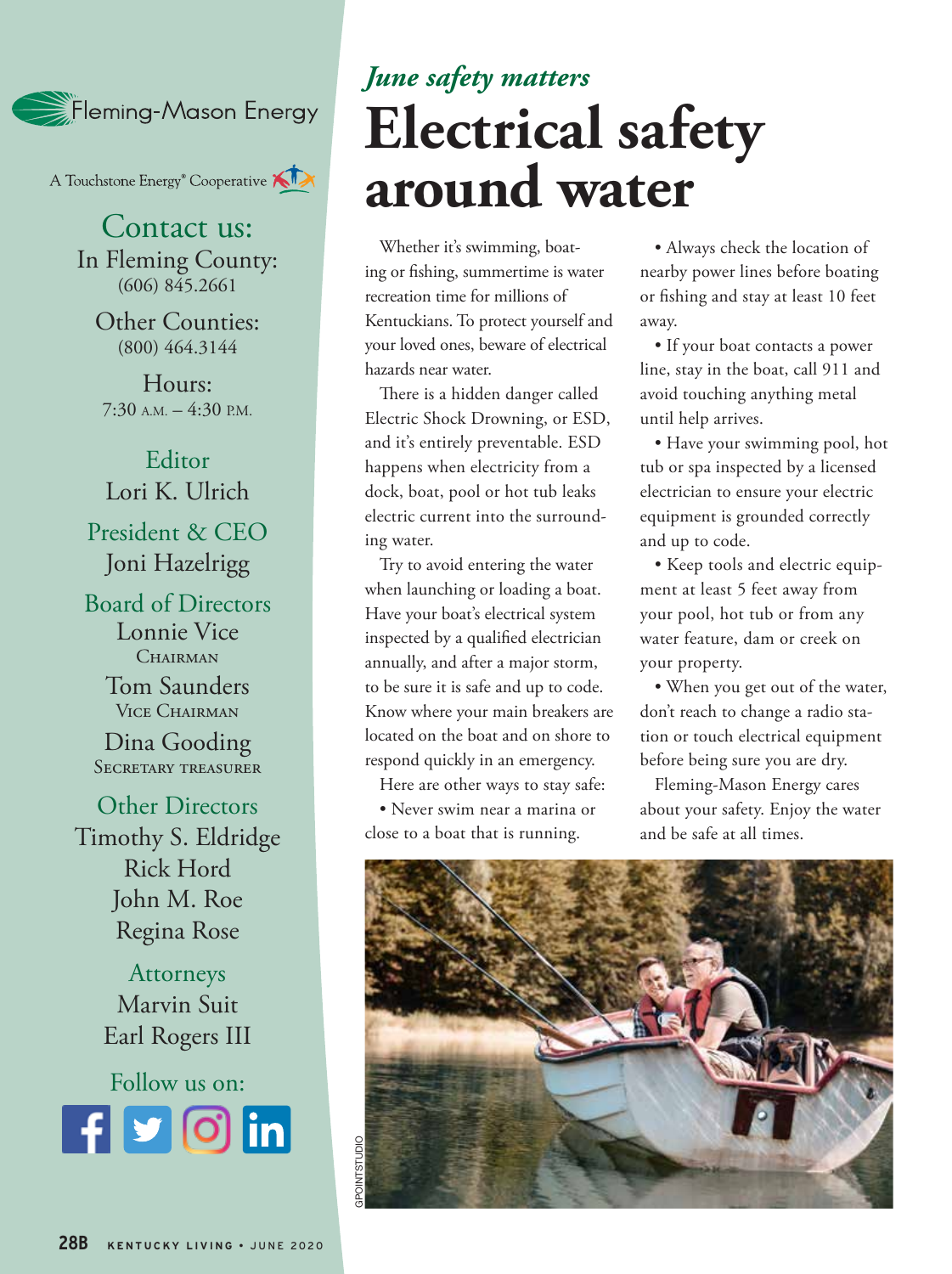#### *Safety is our number one priority*  **2020 Fleming-Mason Energy Annual Meeting postponed**

On the last day of 2019, when the World Health Organization first learned of dozens of cases of a pneumonia-like illness in Wuhan, China, the world had no idea that the coronavirus pandemic was about to spread rapidly to take thousands of lives—and close businesses—all across the globe.

In the months that followed, nearly everything shut down. March Madness was canceled. The Kentucky Derby was postponed. Even the magical world of Disney closed for public safety.

To protect our own members, Fleming-Mason Energy also decided to postpone this year's annual meeting. The co-op's meeting will now be Thursday, July 9. Due to social distancing concerns we will not serve food or have a kids' zone as in years past. In addition, the Fleming-Mason Board of Directors may alter or amend the format and conduct of the meeting to comply with any then existing federal, state or local laws and to accommodate public health or safety concerns.

As disappointing as this is for Fleming-Mason Energy and our entire co-op family, safety is our top priority. Nothing is more important than you going home safely to your families each and every day, and that is why Fleming-Mason Energy's board made the decision to change plans for the annual meeting.



*Fleming-Mason Energy lights up green to honor those lost in Kentucky during the COVID-19 pandemic. Photo: Tim Pease*

In an answer to Gov. Andy Beshear's call to show our compassion for the people and the families who have been taken from us, Fleming-Mason Energy began lighting our office location green.

Fleming-Mason Energy thanks people across our local communities who have taken food to others, helped neighbors, or called friends and relatives who have been home alone just to see how they were doing.

We thank members for your patience with the changes that occurred in our operations with lobby closures and alternate work schedules due to concerns about COVID-19.

We especially thank our lineworkers and other field employees who kept doing the difficult work

to go out in the middle of the night during cold and bad weather to make repairs after storms damaged our electric system. Their efforts to restore service and keep the lights on is truly heroic work.

This spring, many of us have learned the importance of being flexible and realized how truly special it is when families are able to spend time together. So when Fleming-Mason Energy and our members are able to come together to meet once again, we hope everyone in our co-op family can participate.

We've all been battling against this horrible pandemic. But please remember that our nation has faced and overcome many crises. We will overcome COVID-19. We're in this together!